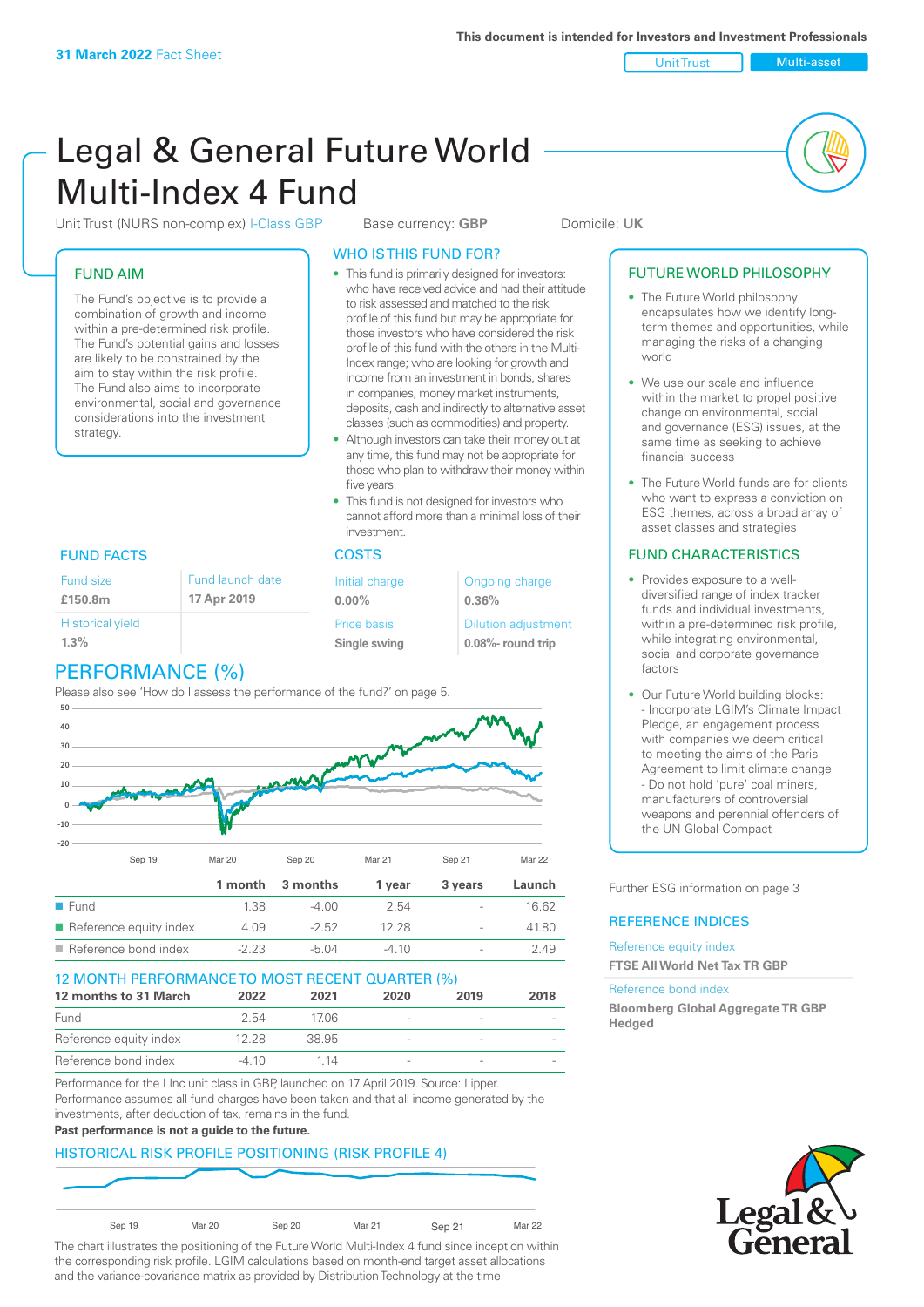Unit Trust (NURS non-complex) I-Class GBP

## PORTFOLIO BREAKDOWN

All data source LGIM unless otherwise stated. Totals may not sum due to rounding.





#### FUND MANAGERS

The fund managers have responsibility for managing the multi-index fund range. They are part of the Multi-Asset Funds (MAF) team in LGIM. This team focuses on designing and managing multi-asset funds that are tailored to match the specific objectives of various client types. The team sits within a wider Asset Allocation team which combines both depth of experience with a broad range of expertise from different fields, including fund management, investment consulting and risk management roles.

\*these holdings include allocations to quasi-sovereign bonds.

# TOP 10 HOLDINGS (%)

| L&G FW ESG Developed Equity Index Fund                    |     |
|-----------------------------------------------------------|-----|
| L&G FW ESG UK Equity Index Fund                           | 9.5 |
| Cash                                                      | 9.3 |
| <b>L&amp;G UK ESG Corporate Bonds ETF</b>                 | 7.0 |
| L&G Future World Global Credit Fund                       | 5.0 |
| L&G ESG Emerging Markets Government Bond (USD) Index Fund | 4.5 |
| L&G Global Inflation Linked Bond Index Fund               |     |
| L&G All Stocks Gilt Index Trust                           | 4.0 |
| L&G Future World ESG Japan Index Fund                     | 3.8 |
| L&G ESG GBP Corporate Bond 0-5Y ETF                       | 3.0 |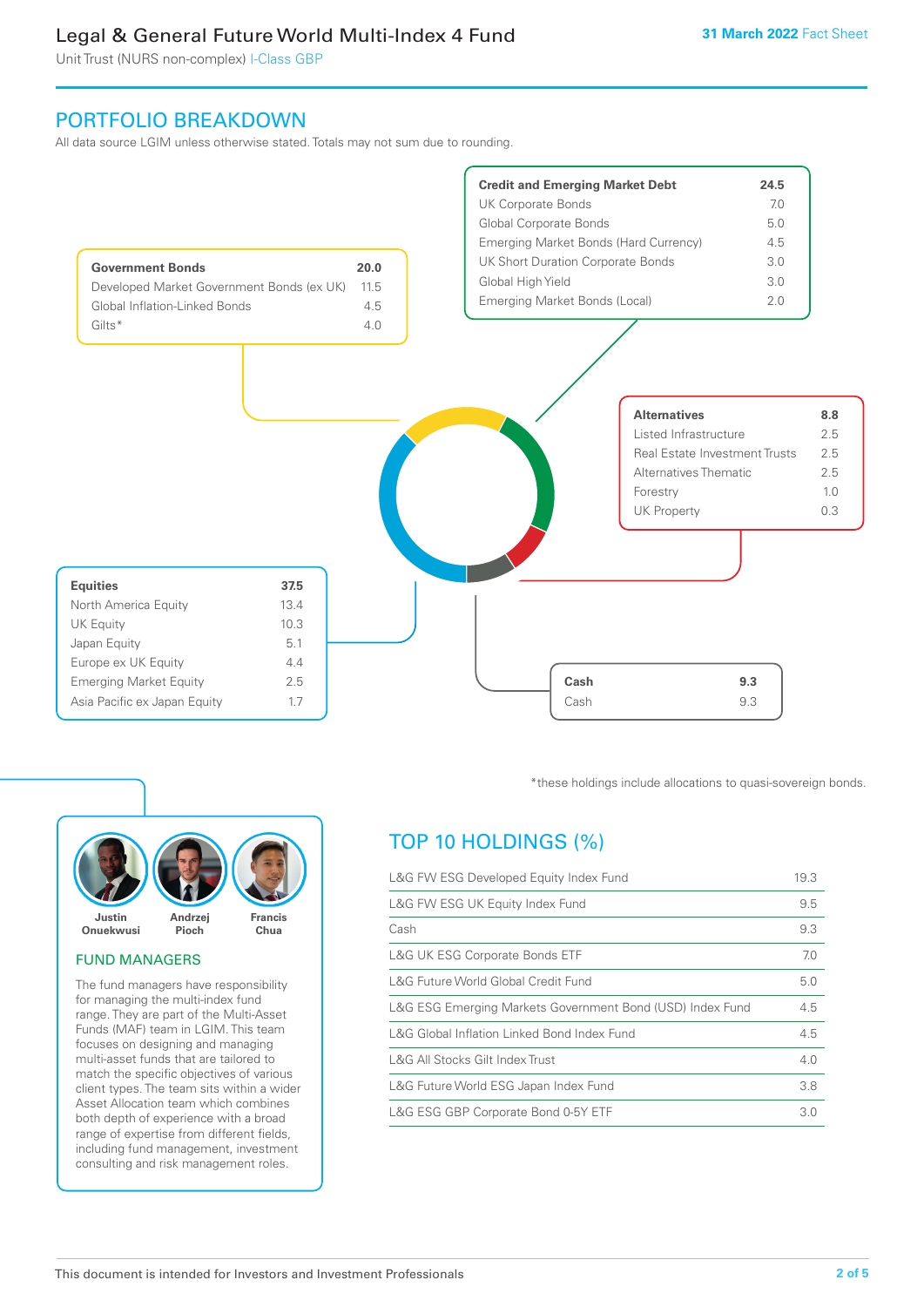Unit Trust (NURS non-complex) I-Class GBP

**57**

ESG score of comparator

# ESG COMMITMENT

From diesel emissions to oil spills, there have been many tangible examples in recent years of how failures in the way companies are run can have a harmful impact on the environment, society and investor returns. We believe responsible investing can mitigate the risk of such outcomes and has the potential to improve returns through the integration of environmental, social and governance (ESG) considerations, active ownership and longterm thematic analysis.

#### ESG SCORE

We score companies based on environmental, social and governance factors. The ESG Score is aligned to our engagement and voting activities. As a result, this portfolio has an aggregate ESG Score of **63** versus a mainstream comparator of **57**.

ESG scores and carbon metrics are calculated for the portion of the portfolio that invests in LGIM's Future World funds.



#### ENVIRONMENTAL PERFORMANCE

**/100 /100**

Carbon dioxide (CO2) is the most significant contributor to greenhouse gas emissions which are driving climate change. Compared to the unadjusted comparator, the fund will have a different exposure to current and future sources of carbon dioxide emissions.



**63**

ESG score of fund

#### CARBON RESERVES INTENSITY

Carbon reserves are fossil fuels (coal, oil and gas) which, if burnt, will become the carbon emissions of the future. To meet global climate change targets, the unabated use of fossil fuels is expected to decline over time.

The figures below are a measure of the size of carbon reserves held by the fund's underlying companies.

**79%** Lower carbon reserves intensity than the unadjusted comparator



Tonnes of CO<sub>2</sub>e<sup>i</sup> per \$1 million **of enterprise value including cash (EVIC)**

The fund has 79% lower carbon reserves intensity<sup>ii</sup> compared to the unadjusted comparator.

The difference in carbon reserves intensity means that for every \$1 million invested in the fund, the exposure to carbon reserves through the underlying companies is reduced by an amount equivalent to **1674 tonnes of CO<sub>2</sub>e** compared to having invested in the unadjusted comparator.



**59%** Lower carbon footprint than the unadjusted comparator

### CARBON FOOTPRINT

Following the global Paris Agreement on climate change, companies in all sectors are expected to reduce their emissions to prepare and adapt for a low-carbon economy.



**Tonnes of CO2 e per \$1 million of EVIC**

The fund has **59%** lower carbon footprint compared to the unadjusted comparator. Carbon footprint describes the relationship between the carbon emissions of a company and its EVIC<sup>ii</sup>.

The difference in carbon footprint means that the fund has selected companies where, for the same level of EVIC, the associated emissions<sup>iv</sup> are lower by **34 tonnes of CO<sub>2</sub>e** compared to the unadjusted comparator<sup>v</sup>.



For further information please go to www.lgim.com/esginfo Ø

**The comparator for this fund is a bespoke asset-weighted blend\* of Solactive market-capitalisation indices in equities and credit. \*The blend will evolve over time in line with the actual asset allocation of the multi-asset fund.**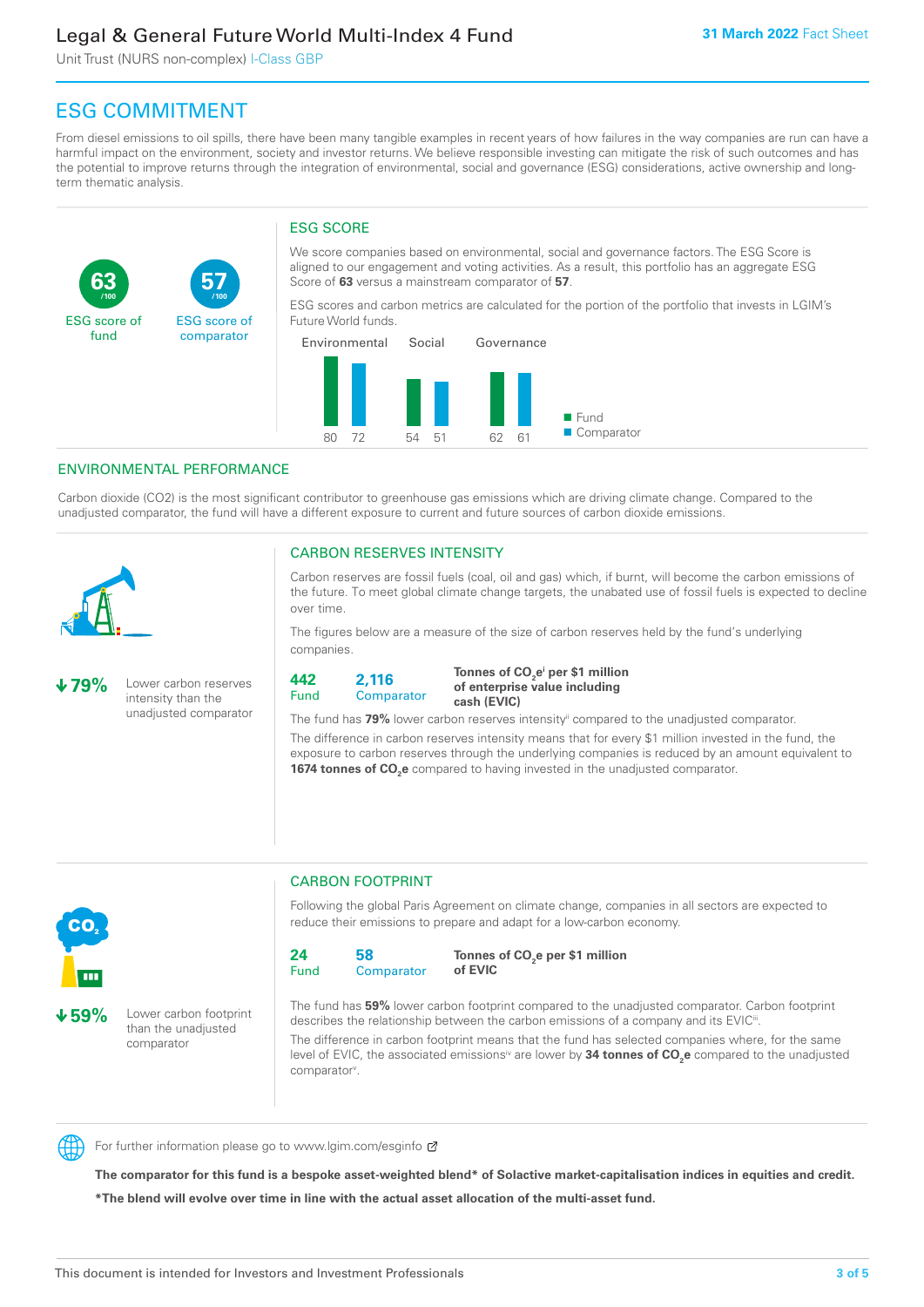Unit Trust (NURS non-complex) I-Class GBP

#### **NOTES**

 $^\mathrm{i}$  Carbon dioxide equivalent (CO<sub>2</sub>e) is a standard unit to compare the emissions of different greenhouse gases.

ii This metric looks at the embedded carbon in the fossil fuel reserves owned by a company, divided by a company's enterprise value (including cash), to adjust for company size. This represents a carbon reserves intensity score for a company.

iii The choice of this metric follows best practice recommendations from the **Task Force on Climate-related Financial Disclosures.**

iv Data on carbon emissions from a company's operations and purchased energy is used.

v This measure is the result of differences in the weights of companies between the index or the fund and the comparator, and does not depend on the amount invested in the fund. It describes the relative 'carbon efficiency' of different companies in the comparator (i.e. how much carbon was emitted per unit of sales) or in the fund, not the contribution of an individual investor in financing carbon emissions.

#### **Third Party Disclaimers and Information**

Unless otherwise indicated all data contained in this factsheet is sourced from Legal & General Investment Management Limited. Where this document contains third party data ("Third Party Data"), we cannot guarantee the accuracy, completeness or reliability of such Third Party Data and accept no responsibility or liability whatsoever in respect of such Third Party Data, or in respect of any loss or damage suffered by you, your client or any other party arising in connection with either the provision of Third Party Data or any inaccuracies, errors or omissions, regardless of cause in any Third Party Data.

Where we use third party data within this document, it is never used directly and instead it forms the basis of our own calculations; we do so under licence and with the providers' legal permission.

While all reasonable endeavours are taken to ensure the data provided is accurate, it is important to note that the data providers assume no responsibility for errors or omissions and cannot be held liable for damage arising from our use of their data within our calculations. Information is for recipients' internal use only.

Source: HSBC© HSBC 2021.

Powered by Refinitiv Information.

Powered by Sustainalytics 2021.

Source: ISS.